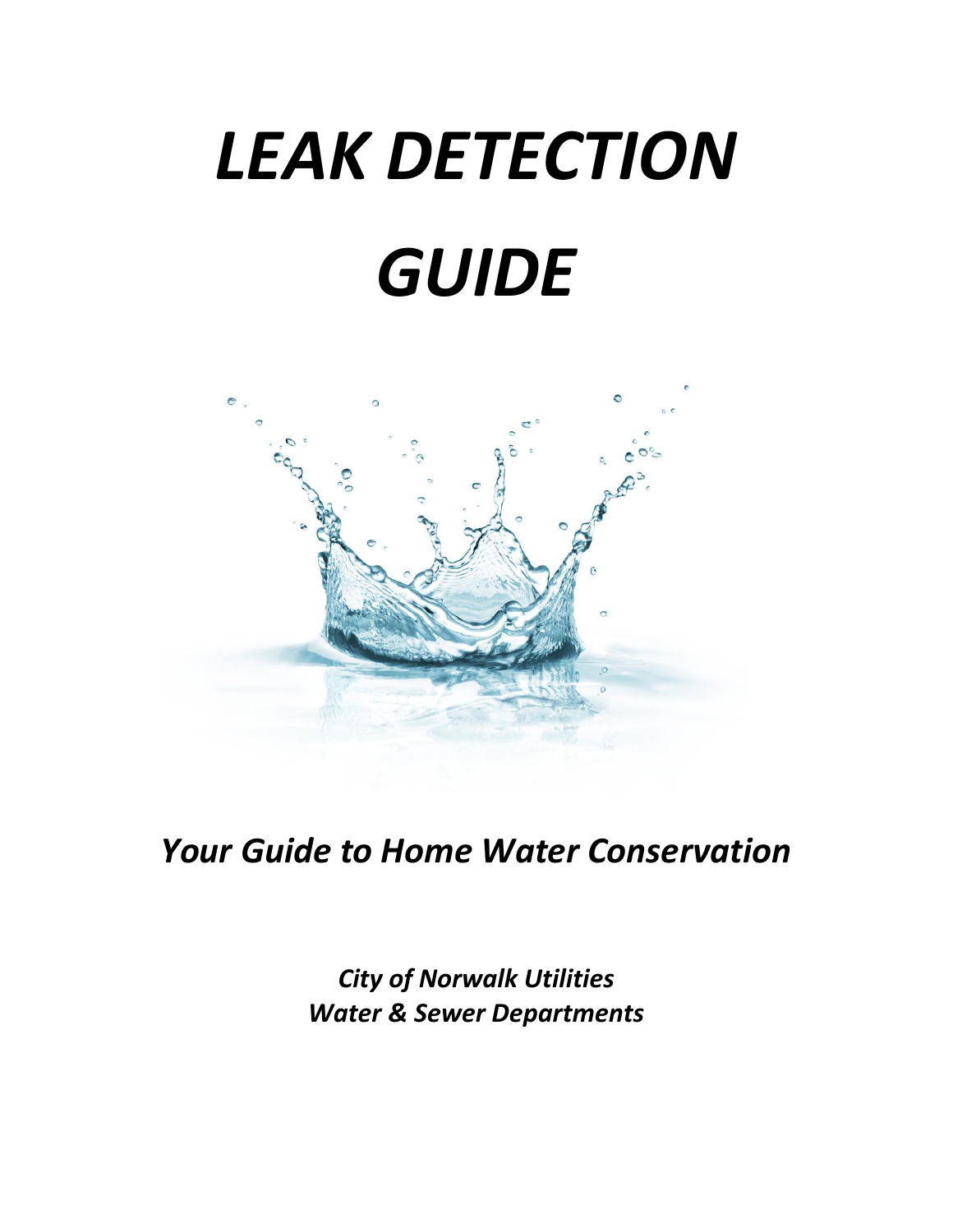#### **WHERE TO START**

If you receive a high water bill, or think there may be a leak in or around your home, a good place to start is at your water meter. Typically, the water meter here in the City of Norwalk is located in your basement or crawl space, but in some homes, they are located in a meter pit in the front yard, close to the sidewalk. Make sure to have a pencil or pen and some paper handy. The meter face will look similar to the diagrams below.



In order to activate the R900i-Ecoder Head, shine a bright flashlight at it for 5- 10 seconds. If water is being used (leak or otherwise), it will register on the digital display.

# **A HIGH BILL USUALLY MEANS A LEAK**

Do you know that approximately 50% of all households have some kind of plumbing leak? Most of the leaks are due to worn out washers, flappers, or faulty tank valves, which can result in hundreds or thousands of gallons of water wasted needlessly. Not only is this a waste of natural resources, but it also registers through your water meter, which will affect your water bill.

This guide was created to illustrate common household plumbing problems and will not only save time, but will help to avoid costly repairs.

# **FOLLOW THESE STEPS TO DETERMINE IF THE WATER METER HAS BEEN MISREAD**

- 1. To determine if the meter has been misread, simply copy down the numbers (from left to right) on the meter's gallon register. This looks similar to a car odometer.
- 2. Compare the numbers on the register to the numbers indicated as "current reading" on your latest utility bill. The reading should be equal to or higher than the current utility bill reading.
- 3. If the reading on the meter is lower than the reading indicated on your bill, the meter may have been misread. Please call our Utility Billing Office at (419) 663-6740 for a re-read of your meter.
- 4. If the meter reading is substantially higher than the reading on your utility bill, there may be a water leak in your home.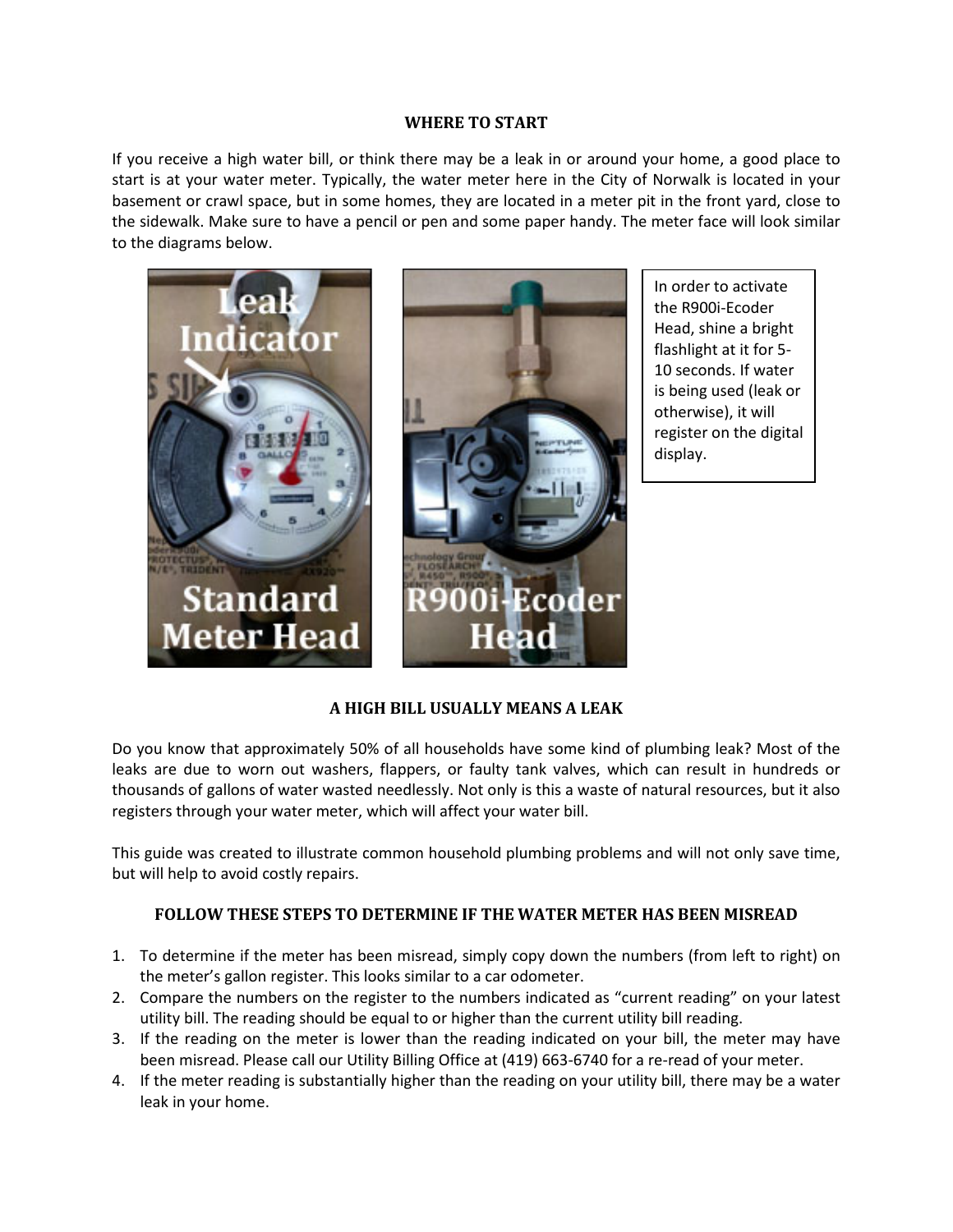Most meter faces have a flow indictor (small red triangular). If there is no water being used at the time of inspection, and the flow indicator is moving or spinning, this is a good indication that there may be a leak somewhere in or around your home.

Not all leaks are big and clearly noticeable. If the meter does not have a flow indicator or the flow indicator is not moving, continue with these steps to further evaluate the situation.

### **PINPOINTING THE POSSIBLE LEAK**

- 1. Copy down the numbers (from left to right) on the meter's gallon register. Do not use any water for a period of two (2) hours. Take another reading from your meters gallon register after the two (2) hour testing period, and compare it to the first reading. If the reading is higher, there may be a water leak.
- 2. To help pinpoint the location of the leak as inside or outside the dwelling, close the house valve (generally located on an outside wall where the waterline enters the dwelling or near the water heater).
- 3. Repeat step 1 above. If the meter continues to move, the leak may be outside the home in the service line that leads from the meter to the home, or in any water-using device that may be hooked to the system outside the home.
- 4. If the meter does not move after your second test, the leak may be inside the home. This guide contains helpful hints that may assist with leak detection inside and outside the home.

## **CHECKING THE TOILET**

Common toilet leaks can be the most costly because they represent the greatest water usage in the home. A leaky toilet can waste over 200 gallons of water per day! Left unfixed, it can waste over 73,000 gallons of water a year. Most toilet flush tanks work in the same way. The tank contains two valves: a flush valve and a refill valve. One type of refill valve is commonly called a ballcock/flush ball valve. (Diagram A). The other type of flush tank is the modern plastic valves. Here are some easy ways to check for and fix a toilet leak.

#### **CHECKING FOR LEAKS**

To check for both the flush valve and the refill valve for leaking, simply put a couple drops of dark food coloring or a dye tablet in the tank. Do this when the tank is fully refilled after a flush. Do not use the toilet. Then check the bowl after 20 minutes. If the colored water is in the bowl, there is a leak. Depending on the problem, one of the following actions may stop the leak:

# **ADJUSTMENT OPTIONS FOR THE BALLCOCK/FLUSH VALVES**

- 1. Bend the end of the float arm to adjust the tank water level to below the top of the overflow pipe.
- 2. Replace the float ball which may have filled with water.
- 3. Replace a faulty or corroded float ball or shut off valve.
- 4. Tighten a loose trip handle by turning the nut counterclockwise (looking from inside the tank).
- 5. Straighten the control arm so it is free to move up and down without touching surrounding parts.
- 6. Replace a sticking rod guide or ball rod.
- 7. Clean a corroded brass valve seat with steel wool or No.500 wet-or-dry abrasive paper.
- 8. Raise the guide arm if it does not allow the flush ball to raise enough for a complete flush. Be careful not to

adjust too high, which will prevent the ball from completely closing.



**DIAGRAM A**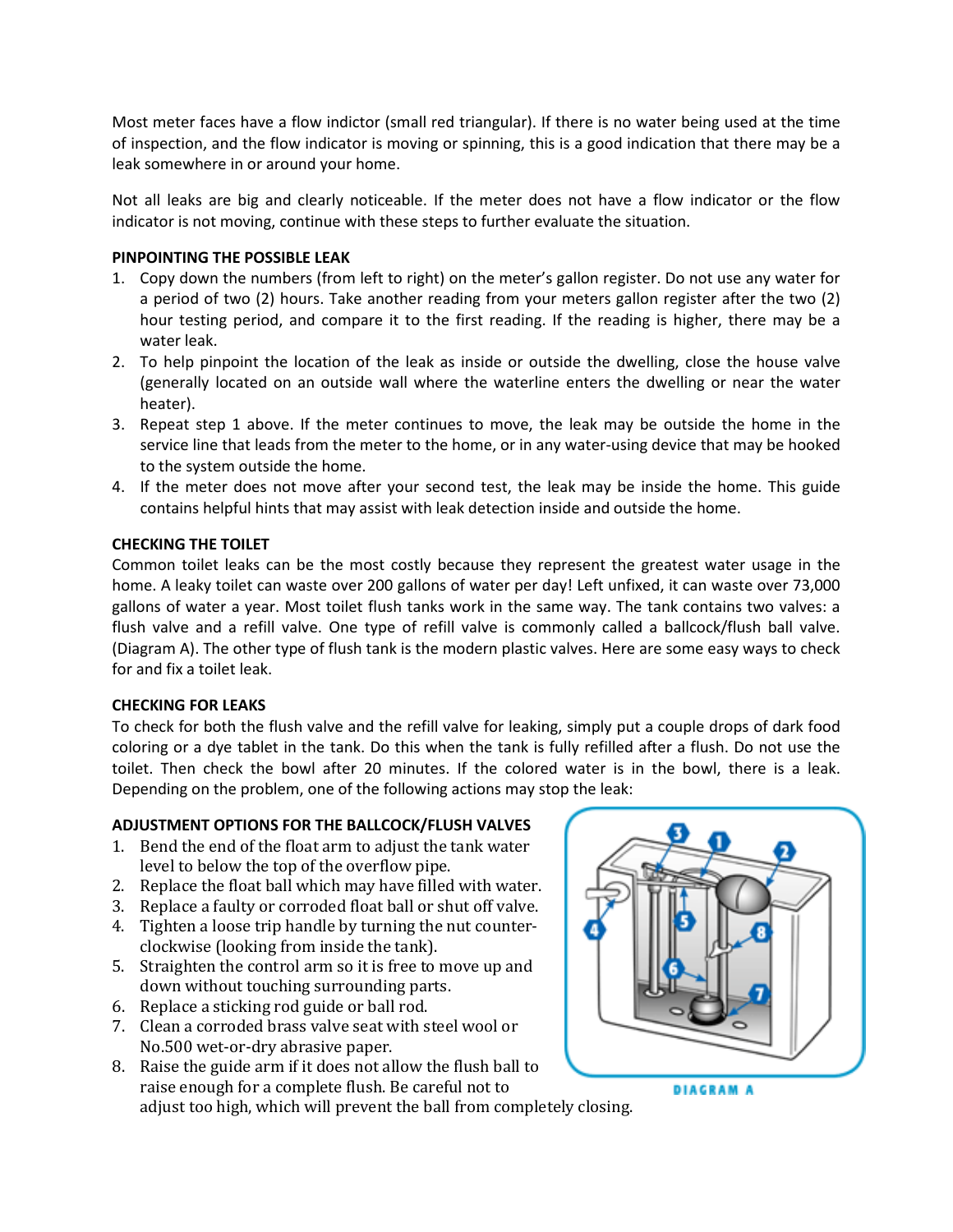#### **FAUCET LEAKS**

Another common source of leaks is the faucet. Whether in the kitchen, bathtub or shower, a leaky faucet can waste more than 20 gallons of water per day. Leaking faucets are usually caused by worn washers or "O" rings. Water lost because of a delay in leaky faucet repair can be more costly than buying replacement parts. The chart below shows how much water a "slow drip" can waste, assuming there is standard 60 psi (pounds per square inch) pressure in your pipe.

| Diameter of a Stream of Water |        |     |                               |
|-------------------------------|--------|-----|-------------------------------|
|                               | inches | mm  | <b>Number of Gallons Lost</b> |
|                               | 1/4    | 6.5 | 393,833                       |
|                               | 1/8    | 3.2 | 98,666                        |
|                               | 1/16   | 1.6 | 24,666                        |
|                               | 1/32   | .8  | 6,166                         |

#### **SOME INTERESTING FACTS AND STATISTICS**

The typical family uses about 70% of their water in the bathroom. This is partly because water is used at a faster "flow rate" in the bathroom than in any other parts of the home. Toilets and showers have a flow rate of 5 to 7 gallons per minute: dishwashers and clothes washers use less than three gallons per minute.

| 1 Gallon of Water weighs 8.34 pounds |  |
|--------------------------------------|--|